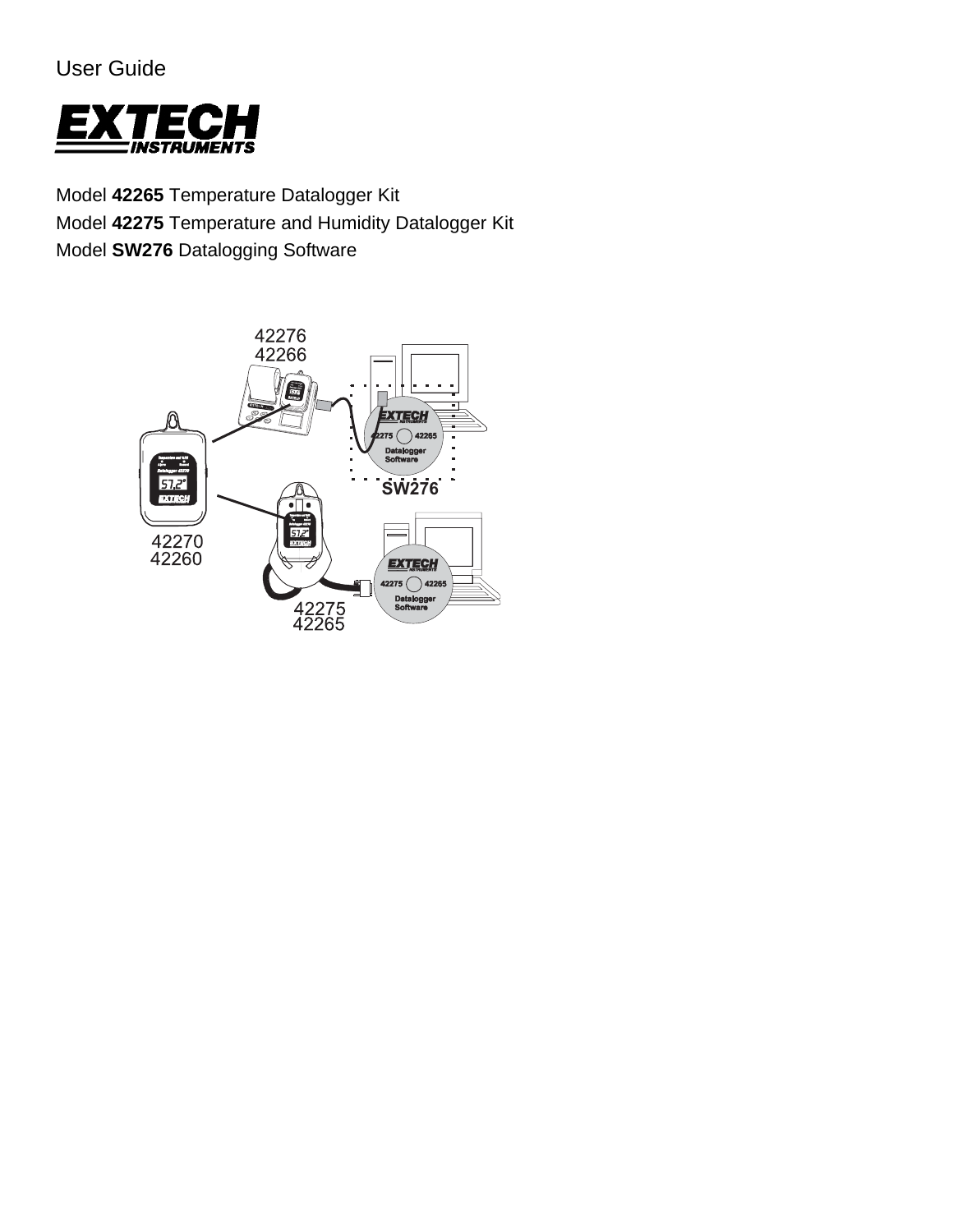# *Introduction*

Congratulations on your purchase of Extech Instrument's Datalogging instrumentation and software. This User Guide serves three purposes, refer to the list below:

1. This User Guide covers the following products entirely with regard to hardware and software operation:

**Model 42275:** Temperature and Humidity Datalogging Module with docking station and SW276 WindowsTM **Software** 

Model 42265: Temperature Datalogging Module with docking station & SW276 Windows™ Software

**Model SW276:** WindowsTM Datalogging Software

2. This User Guide covers the following products with regard to software and some hardware operation. A separate manual is supplied with your instrument that covers all of the hardware operation.

**Model 42276:** Temperature & Humidity Datalogging Module plus printing/docking station & Optional SW276 Windows™ Software

**Model 42266:** Temperature-only Datalogging Module plus printing/docking station & Optional SW276 WindowsTM Software

**Model 42270:** Temperature and Humidity Datalogging Module

**Model 42260**: Temperature-only Datalogging Module

3. This User Guide covers the following products with regard to software only; all other information regarding hardware is covered in a separate, dedicated manual supplied with the instrument.

**Model 42280**: Temperature and Humidity Datalogger (Software instructions only)

### *Applications*

The Datalogging modules models 42270 and 42260 can be used to monitor the temperature of greenhouses, warehouses, food transports, aircraft cabins, refrigerated trucks, containers, museums, and HVAC equipment. The Model 42270 records Relative Humidity readings in addition to temperature readings. Modules can store 16,000 (8000 temperature and 8000 %RH for 42270) readings that can later be transferred to PC or directly printed using the Model 42276 Programmer/Printer.

# **The datalogger module display will not switch on until activated through the software**

The datalogger module display will not switch on until it is activated by the software in the LOGGER SET menu as described later in this manual. In LOGGER SET the user selects the type of recording activation. When the logger begins to log data, the display and status LEDs will switch on.

### *Important note on the Model 42280 Temperature/Humidity Datalogger*

Note that the Model 42280 has its own User Guide. Please refer to the separate User Guide supplied with the Model 42280 for details on the meter's operation. This manual covers only the Datalogging software with regard to the 42280. Install the supplied Software as described on the program CD's label and then skip to page 5 of this manual for software instructions.

**Model 42280** 

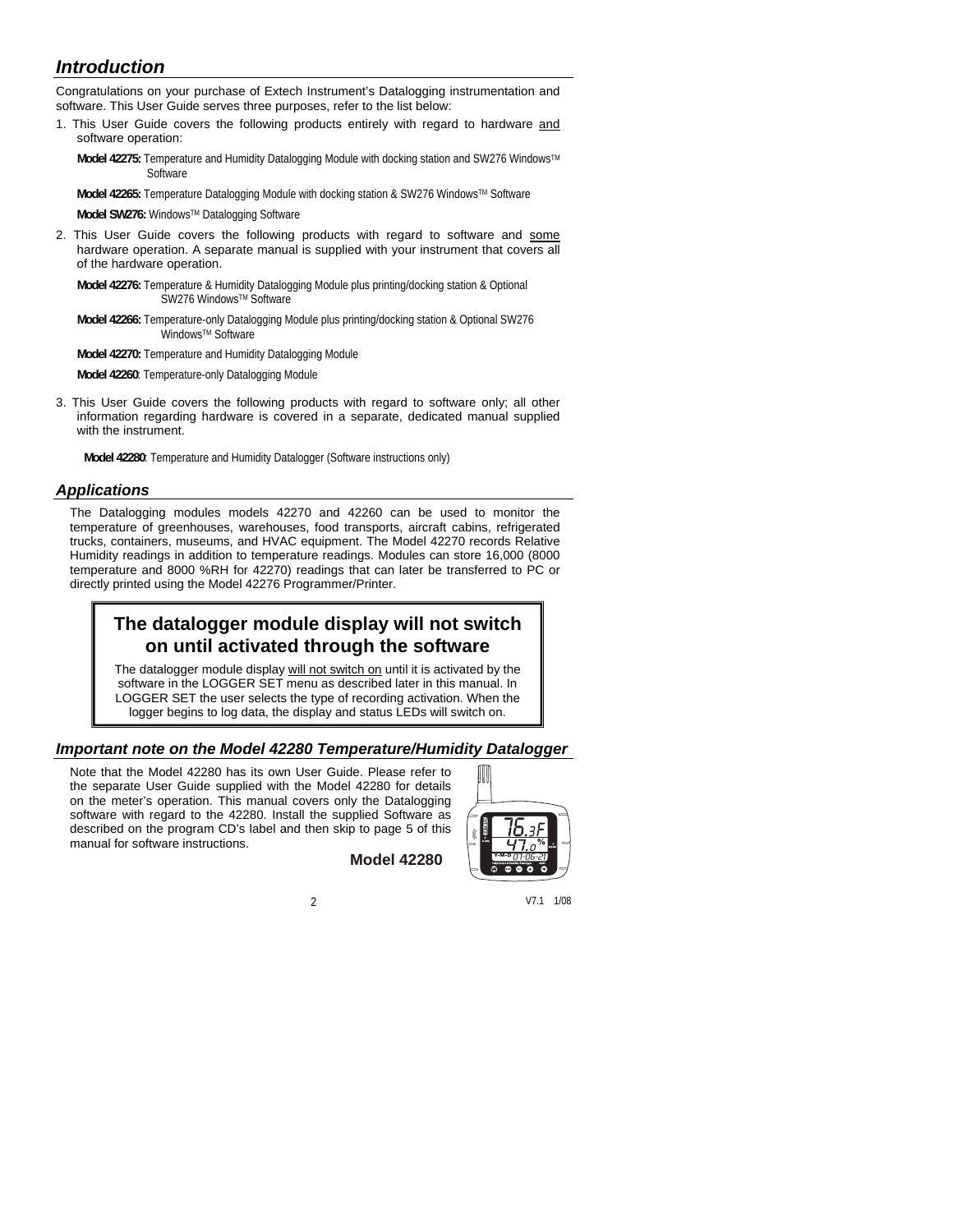### *Description*

- 1. LCD display
- 2. Mounting hole
- 3. Docking station
- 4. Interface Cable
- 5. Status LEDs
- 6. Software CD



REC HI LOW COMM

RH% °C °F

## *Displays*

#### **LCD Display**

REC: Displayed while logging readings. Read the 'Recording Status' section for further details.

HI and LOW: Displayed when the High or Low Alarm limit is exceeded. See 'Alarm Status' below for further information.

RH%: Relative Humidity (42270 and 42275 only)

C or F: Temperature units.

COMM: Appears when Datalogger is communicating with a PC.

#### **Recording Status Indication**

Both the RED status LED and the display indicator 'REC' will flash every 5 seconds if the sampling rate is set to 5 seconds or higher. If the sampling rate is set lower than 5 seconds, the indicators will flash every 1, 2, 3, or 4 seconds as programmed.

#### **ALARM Status Indication**

Both the YELLOW status LED and the display indicator 'ALM' will flash when the recorded value is higher than the user programmed High Alarm value or lower than the Low Alarm value. The Alarm status LED and the 'ALM' display indicator flash every 5 seconds if the sampling rate is programmed for 5 seconds or higher. If the sampling rate is set lower than 5 seconds, the indicators will flash every 1, 2, 3, or 4 seconds as programmed.

#### **Low Battery Indication**

When the lithium battery's voltage nears the critical operating level the LCD displays 'LO'. To replace the battery, refer to the Battery Replacement section of this manual.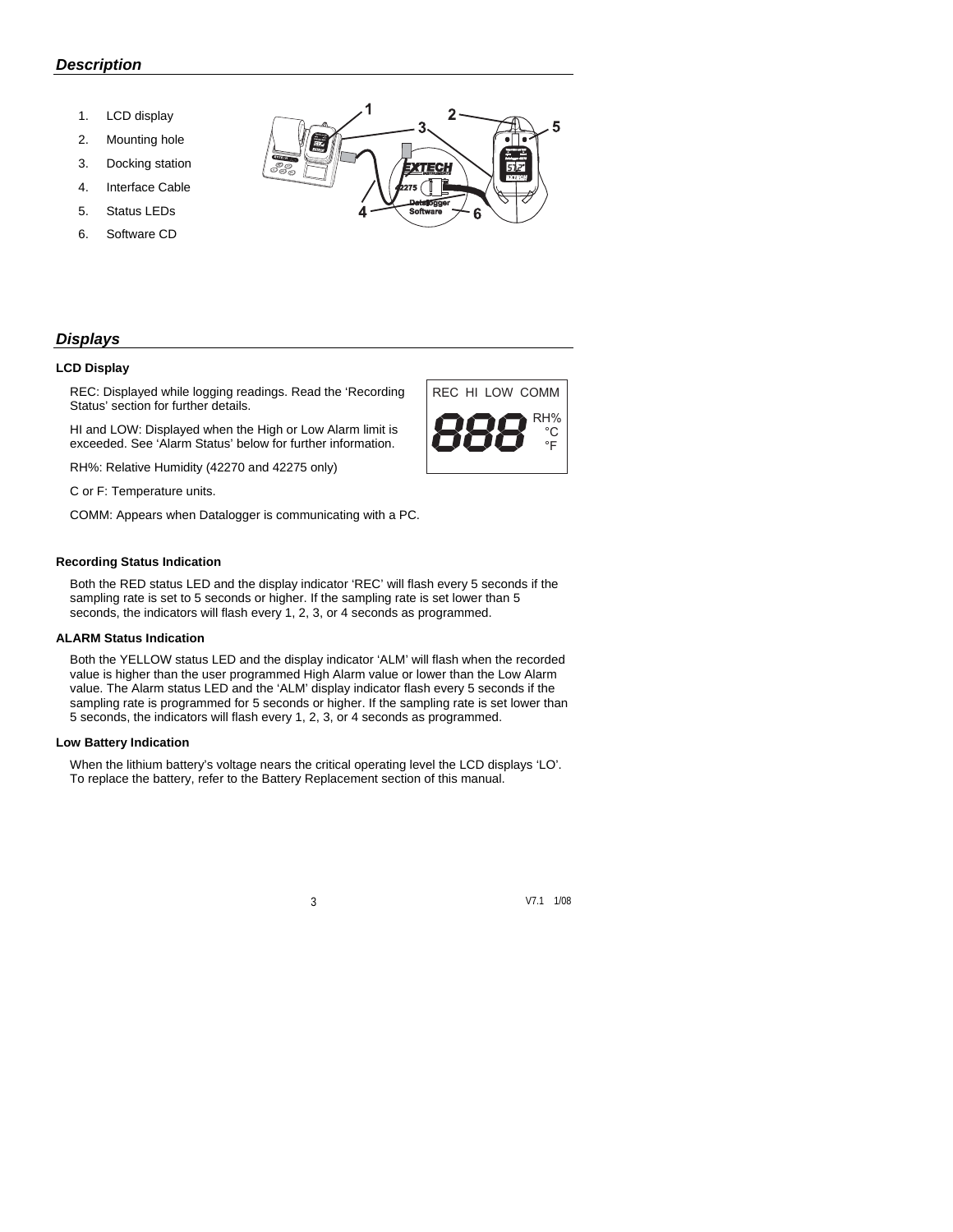## *Software Installation*

#### **Installation instructions for models 42266 and 42276**

**Note: The software program and USB driver must both be installed in order for the printer/meter to communicate with the software. Please follow the installation instructions below.** 



**CFG** 

PC <- Printer  $PC < -$  > Logger

LNK

**MSG** 

- 1. Place the supplied software CD in the PC CD-ROM. The Data Acquisition Setup Menu will appear (see below).
- 2. Click on "Install Software" to start the installation of the software.
- 3. Click "Finish" to install the program to the default location or click on "Change" to enter the directory in which to install the program.
- 4. Follow the on-screen instructions to complete the program installation.
- 5. Click "Install USB" and follow the on screen instructions to complete the USB driver installation.

#### **LNK PC Link Screen**

The printer must be set to PC communication on the Link screen before communication can occur.

- 1. Turn the printer on
- 2. Press the Menu button until the LNK screen appears.
- 3. Press the Up or Down button to select the logger or the printer memory.
- 4. Press Enter when the selection is complete

#### **Installation Instructions for models 42265 and 42275**

Place the supplied software CD in the PC CD-ROM drive.

- 1. Click on "Install Software" to start the installation of the software.
- 2. Click "Finish" to install the program to the default location or click on "Change" to enter the directory in which to install the program.
- 3. Follow the on-screen instructions to complete the program installation.

#### **Setup menu description**

- 1. Install USB driver
- 2. Exit: Close the Setup Menu
- 3. Software Version number
- 4. Software installation
- 5. Open the English manual
- 6. Open the Spanish manual
- 7. Visit the Extech website
- 8. View all items on the CD-ROM



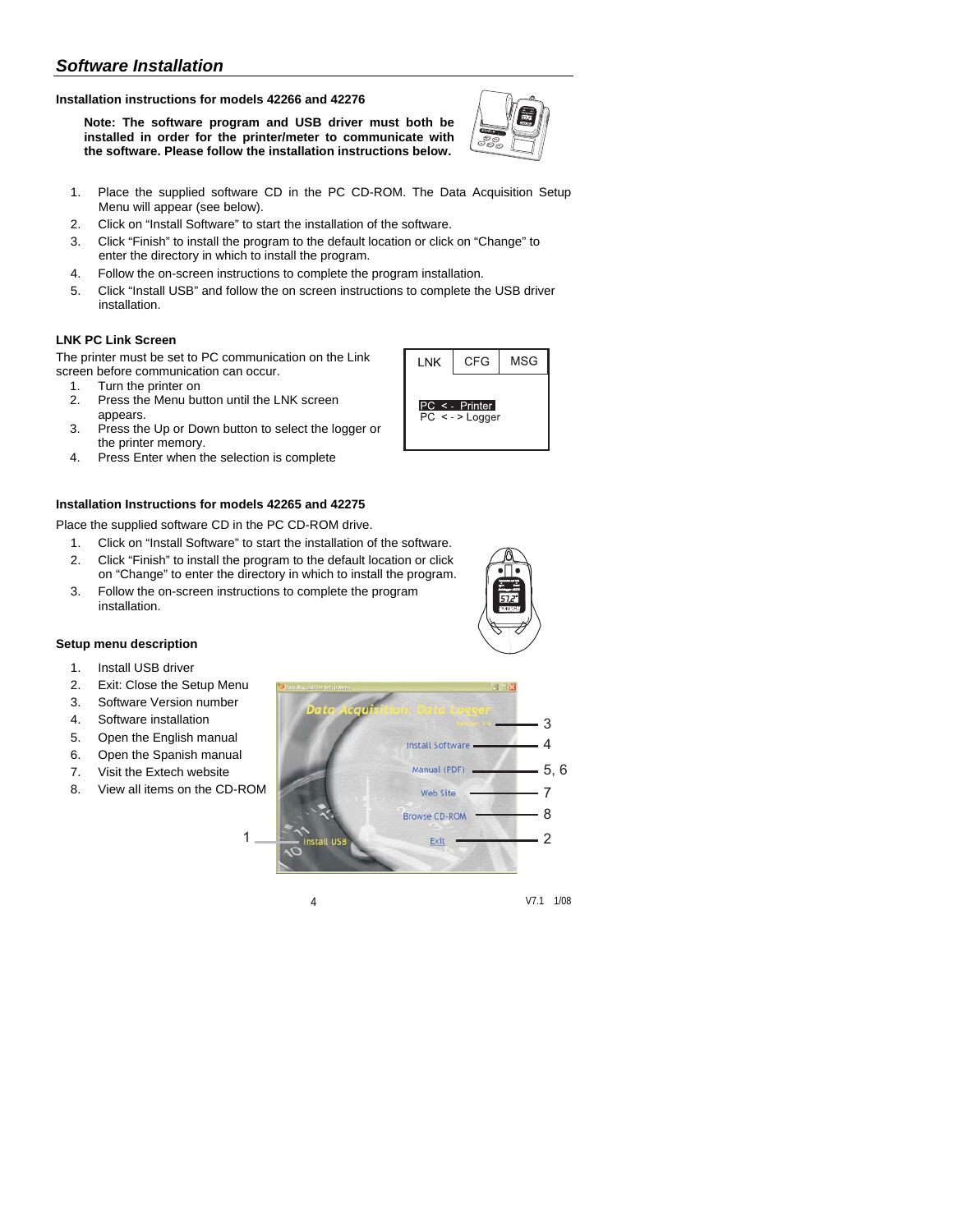## *Software Operation*

### *Main Screen*



**Diagram A: Main Screen**

## *Cursor 1 and 2 Control*

Click on a cursor line to select it. When the red cursor line is clicked, it turns bold red. When you click the green cursor, it turns bold green (colors may vary). The CURSOR STATUS field (lower left) shows the cursor positions. As the Arrow keys are used to select the last record or the next record, the cursor location numbers change to reflect their new position.

Left arrow key: Moves to previous point on the current plot. Right arrow key: Moves to next point on the current plot.

<Shift>-left arrow key: Moves back 10 points on the current plot.

<Shift>-right arrow key: Moves forward 10 points on the current plot.

<Home>: Moves to first visible point on the current plot.

<End>: Moves to last visible point on the current plot.

The user can also click and drag the cursor with the mouse. The cursor tracks the mouse until the mouse button is released. When the mouse button is released, the cursor snaps to the nearest data point.

#### *Offset Knob*

Use the Offset control in the DISPLAY CONTROL field (lower right) to optimize the data viewing area. Press the up or down arrow key to increment or decrement the record number (with corresponding date) in the graph.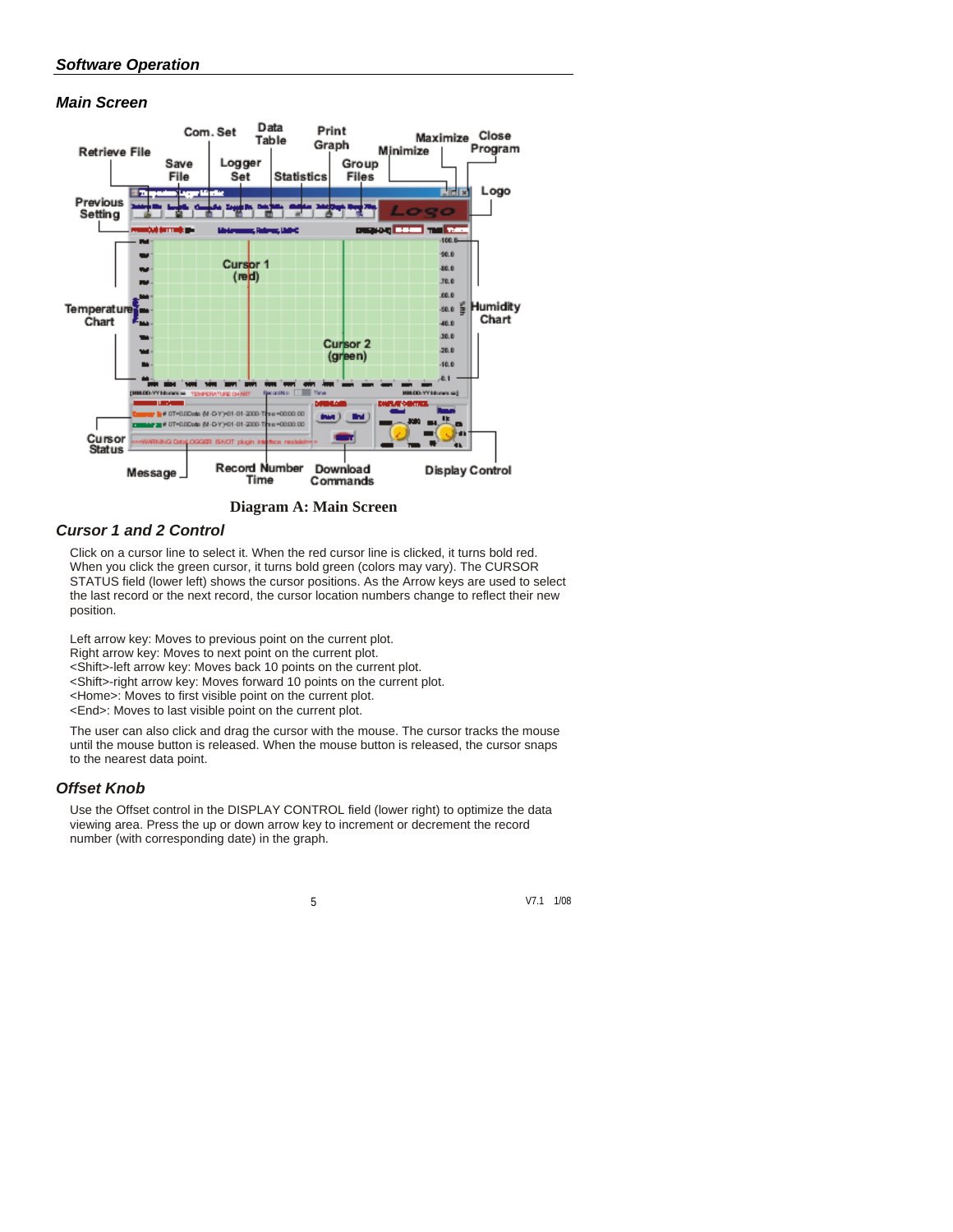## *Zoom and Pan on Graphs*

To zoom in, press the <Ctrl> key and click the left mouse button over the desired point; release the <Ctrl> key after the mouse button is pressed. The view resolution increases until the mouse button is released. To zoom out, click the right mouse button.

To pan, press the <Ctrl-Shift> keys and click the left mouse button over the desired point, and then drag the mouse to another point. The graph view scrolls so that the original point now appears under the new mouse cursor location. Drag the mouse anywhere on the screen.

To restore the view to its original state (after zooming or panning), press and hold the left mouse button and drag the line on the Offset or Range knob (located in the DISPLAY CONTROLS section).

### *Horizontal Axis select switch*

Use the mouse to control the switch and select Record number or Time (HH:MM:SS) label for the horizontal axis of the graph.



### *Warning message*

A warning message will appear on the lower left if the Datalogger is disconnected from the PC.

<< WARNING: Data Logger not plugged into interface module! >>

## *Display Control*

After downloading or retrieving a record, the numbers on the "Offset" and "Range" knobs will change to:

Offset: 0000/5000/10000/15000

Range: 50/250/500/1K/2K/4K/8K/12K/16K

### *Save File*

*To save a transferred data file* 

|  |  |  | Click on SAVE FILE, select a folder, and name the data file. |  |  |     |
|--|--|--|--------------------------------------------------------------|--|--|-----|
|  |  |  |                                                              |  |  | ___ |

| Sarro Fillo                                                                        |                    | 2 x       |
|------------------------------------------------------------------------------------|--------------------|-----------|
| Directory<br>History:                                                              | <b>C</b> . Temples |           |
| Look in:                                                                           | <b>S</b> Temploy   | 可回び屈曲     |
| <b>HotAir1124.tm</b><br>Over1130.txt<br>RoomByF125.x1<br><b>Sin Warn 092 E.txt</b> |                    | (Example) |
| File name:                                                                         | 2,50               | <b>OK</b> |
| File of type:                                                                      | ASCII files(" tat) | Cancel    |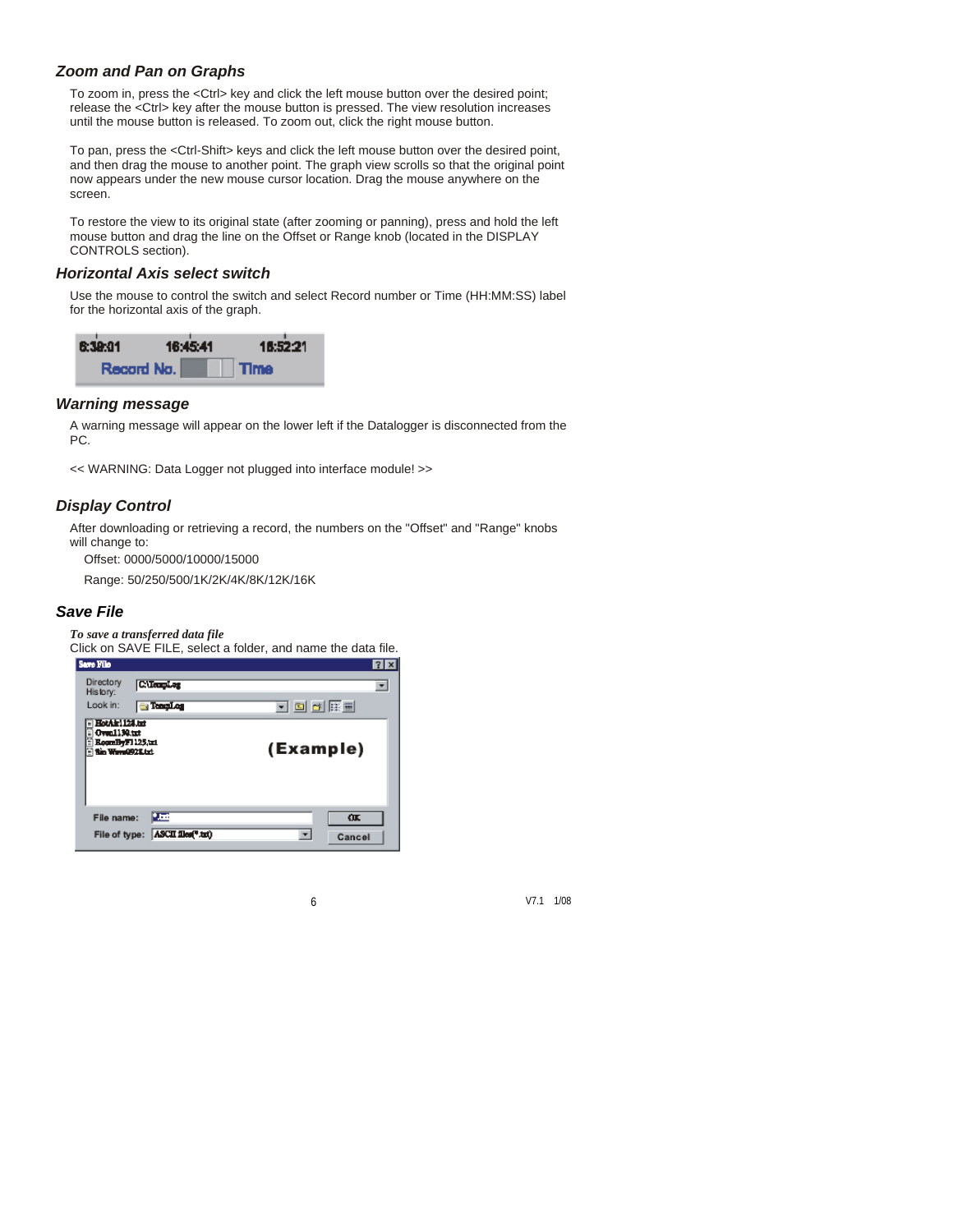### *Retrieve File*

Click on RETRIEVE FILE to retrieve a previously saved file.

| Retrieve                                                              |                                  |           | 7x                       |
|-----------------------------------------------------------------------|----------------------------------|-----------|--------------------------|
| <b>D</b> irectory<br>History:                                         | C: TempLog                       |           | $\overline{\phantom{a}}$ |
| Look In:                                                              | <b>Exception</b>                 | 可回向雨量     |                          |
| HotAirl128.tzt<br>Over1130.txt<br>RoomByF1125.txt<br>Sin WaseD928.tet |                                  | (Example) |                          |
| File name:                                                            | <b>Mar</b>                       |           | <b>DE</b>                |
|                                                                       | File of type: ASCII files(",txt) |           | Cancel                   |

To aid in reading a graph, a grid can be drawn on the graph. A dialogue box at the bottom left hand corner shows the grid (CONTROL LOCATION Cursor 1 and 2)

After retrieving a file containing Humidity records, the labels "Temperature" and "Humidity" will appear at the beginning of the curves. If no Humidity data is transferred, only the Temperature curve will appear.



The date and time of the first point appears on the left hand corner. The last point's date and time appears on the right hand corner.

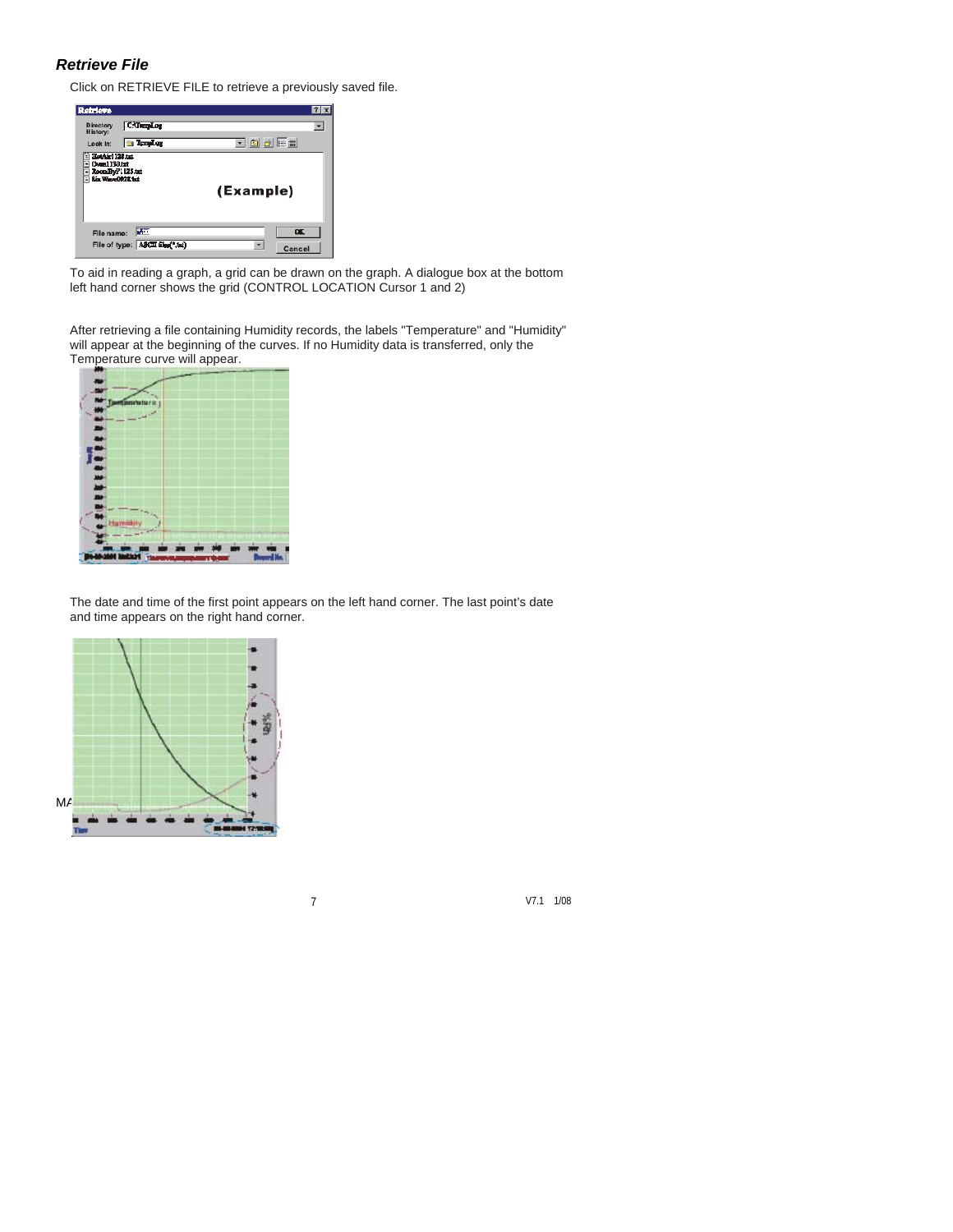## *Com Port Setup*

Select **"Com. Set"**. Select the COM port, Baud rate (9600), Data bits (8), Parity (None) and Stop bits (1).

Select **OK** to accept settings, press **Cancel** to abort and exit.

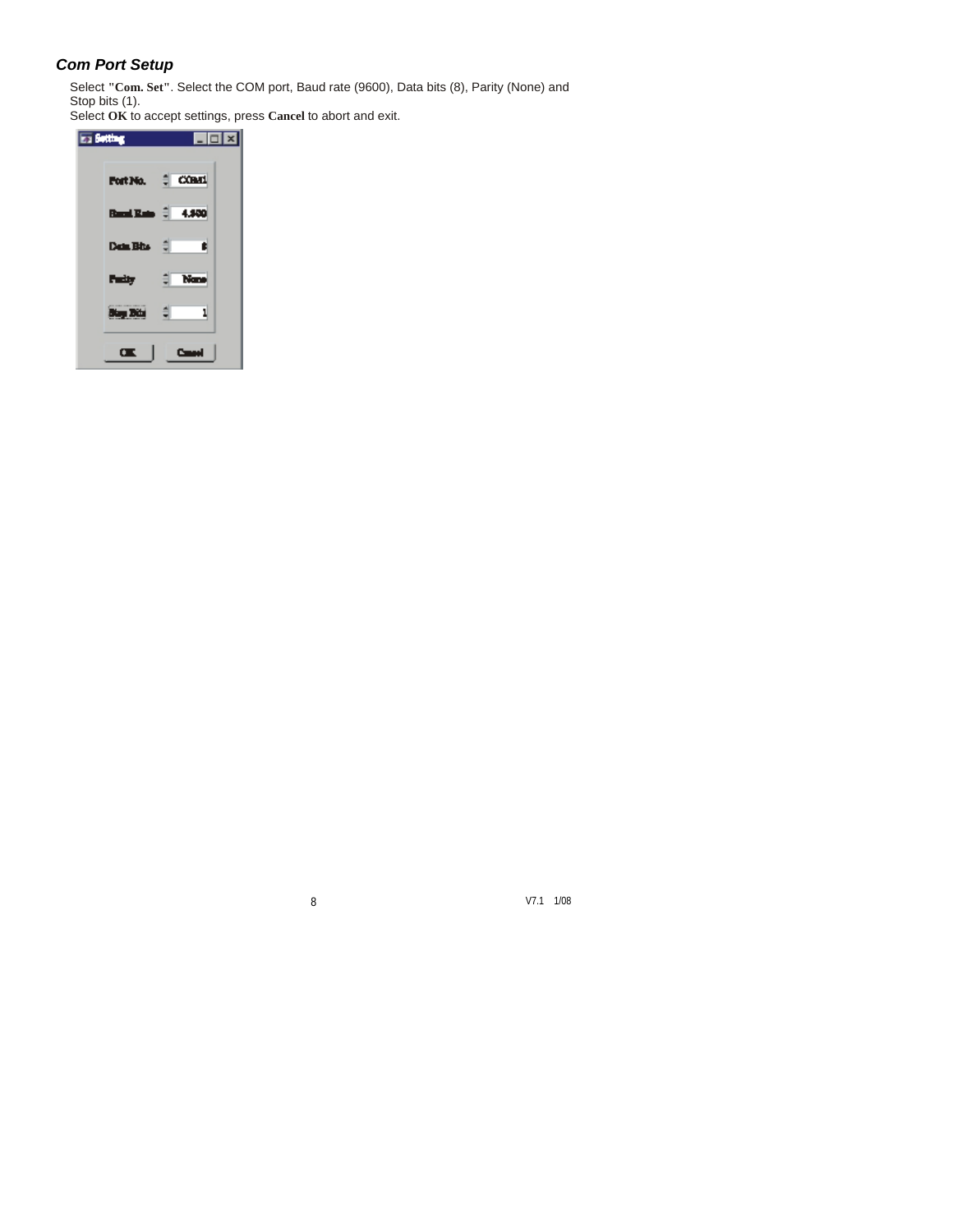## *Datalogger Settings*

Press LOGGER to access the menu page

#### Sample Rate Setup

| <b>Next Logger Setting</b>                               | Logger's Clock Setting           |
|----------------------------------------------------------|----------------------------------|
| $\frac{4}{7}$ 16000<br><b>Sample Points</b>              | <b>Logger Date</b><br>08-04-2006 |
| Sample Rate(HH:MM:SS)                                    | Logger Time<br>11:39:01          |
| ₿<br>e<br>$\circ$<br>Schedule <sup>-</sup><br>Start Mode | Ok<br>Cancel                     |
| <b>Start Date</b><br>08-04-2006                          | <b>Sleep Mode Setting</b>        |
|                                                          | Sleep<br>Non-Sleep<br>Ok         |
| <b>Start Time</b><br>11:38:43                            |                                  |
| Unit :<br>$_{\rm oC}$                                    | Logger's ID Setting              |
| <b>Alarm Setting</b>                                     | 88288<br>Identifier              |
| Air Temp.▼<br>Channel                                    | Ok<br>Cancel                     |
|                                                          | <b>Calibration Setting</b>       |
| 췌<br>High Alarm<br>85.0                                  | Setting<br>Calibration           |
| $\frac{1}{2}$<br>Low Alarm<br>15.0                       |                                  |
| Ok<br>Cancel                                             |                                  |

### *Number of Data Points*

Select the desired number of data samples to log: 1000 / 2000 / 4000/ 8000 / 12000 / 16000. Scroll up or down to located the value and then click **OK** to save. For example, to select **1,000 samples,** the logger will stop logging (and will power off) when 1000 data points have been collected. Datalogging ceases when the datalogger is full. The yellow LED will stop flashing when datalogging ceases.

### *Sample Rate*

Select the sampling rate in seconds (1 second to 12 hours). Scroll up to increase the time or down to decrease the time in seconds. The defaults sample rate is 2 seconds.

### *Start Modes*

#### *Scheduled Start*

Scheduled Start sets the desired datalogging **Start Date and Start Time**. The datalogger will start when the clock reaches the user programmed time and date. Ensure that the datalogger is set to the current date and time.

#### *Magnetic Start*

Connect the datalogger to the PC to begin configuring the Magnetic start mode. Select **Magnetic** and ensure that the datalogger is set to the current date and time. Enter the desired ID (if any) and then press "**OK**" to confirm the Magnetic start setting. To start datalogging in Magnetic mode, pass a strongly magnetized object by the bottom of the datalogger. The LED will start flashing. Flashing rate depends on the sampling rate programmed.

#### *Immediate Start*

The datalogger starts recording when the "OK" button is pressed.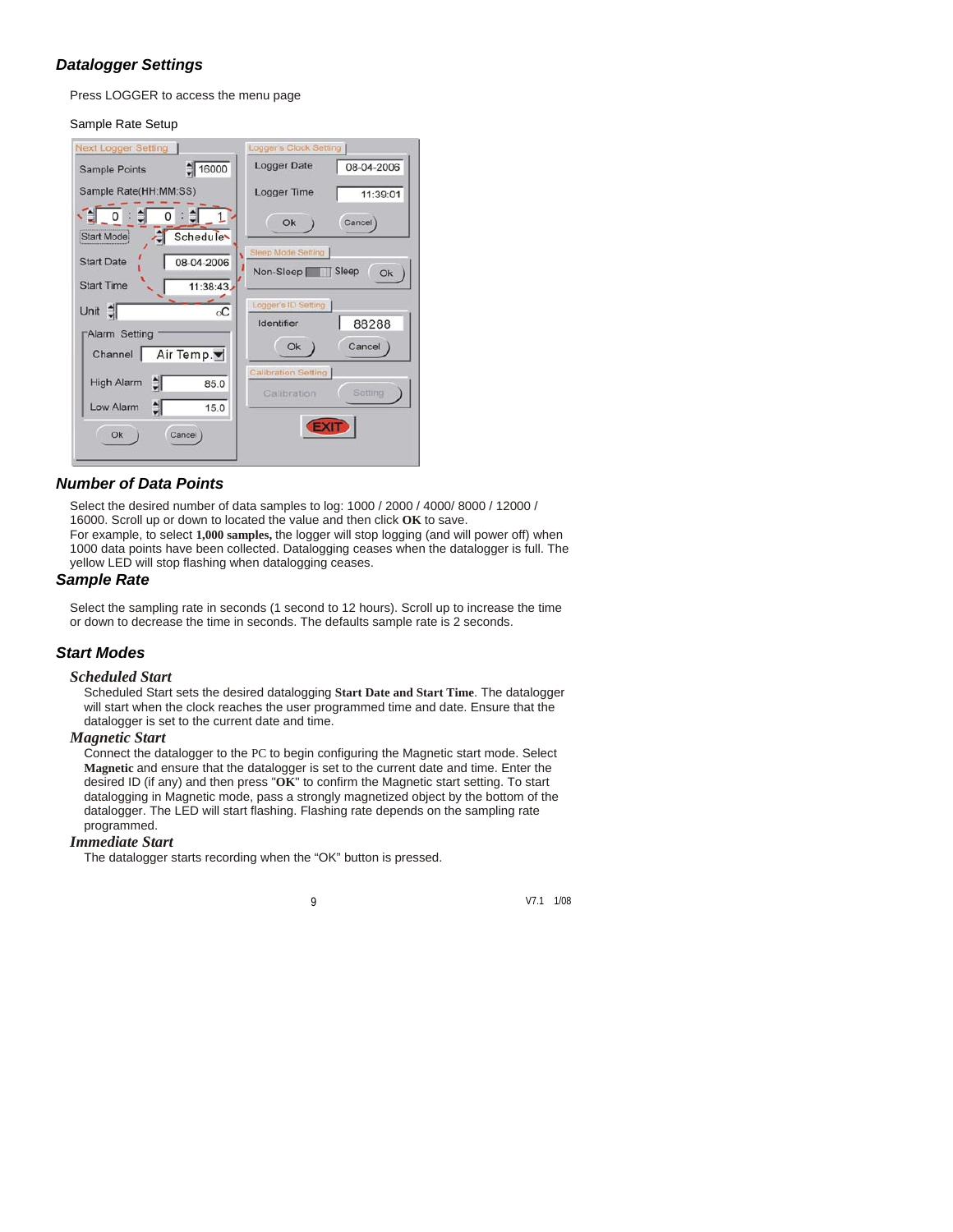### *Start Mode Setup*

| <b>Next Logger Setting</b>              | Logger's Clock Setting                               |
|-----------------------------------------|------------------------------------------------------|
| $\frac{1}{2}$ 16000<br>Sample Points    | <b>Logger Date</b><br>08-04-2006                     |
| Sample Rate(HH:MM:SS)                   | Logger Time<br>11:39:01                              |
| €<br>0<br>Schedule<br><b>Start Mode</b> | Cancel<br>Ok                                         |
| <b>Start Date</b><br>08-04-2006         | <b>Sleep Mode Setting</b>                            |
|                                         | Sleep<br>Non-Sleep<br>Ok                             |
| <b>Start Time</b><br>11:38:43           |                                                      |
| Unit $\frac{4}{3}$<br>$_{\rm oC}$       | Logger's ID Setting                                  |
|                                         | 88288<br>Identifier                                  |
| "Alarm Setting                          | Cancel<br>Ok                                         |
| Air Temp.▼<br>Channel                   |                                                      |
| 췌<br><b>High Alarm</b><br>85.0          | <b>Calibration Setting</b><br>Setting<br>Calibration |
| $\frac{1}{2}$<br>Low Alarm<br>15.0      |                                                      |
| Ok<br>Cancel                            |                                                      |

### *Datalogger Clock Setting*

Click OK to set logger to PC system time.

### *Alarm Setting*

The default High Alarm temperature is 85 C The default Low Alarm temperature is -40 C The default High Alarm for Relative Humidity is 100% The default Low Alarm Relative Humidity is 0% Select the desired High value or Low value by scrolling up or down.



#### **The ALM LED flashes:**

a. If the measured Temperature is higher than the HI Alarm setting or lower than the LO Alarm setting. b. Every second while the data is transferring to the PC. c. Once every datalogging interval. For example, if the sampling rate is set to 3 seconds, the ALM LED will flash every 3 seconds.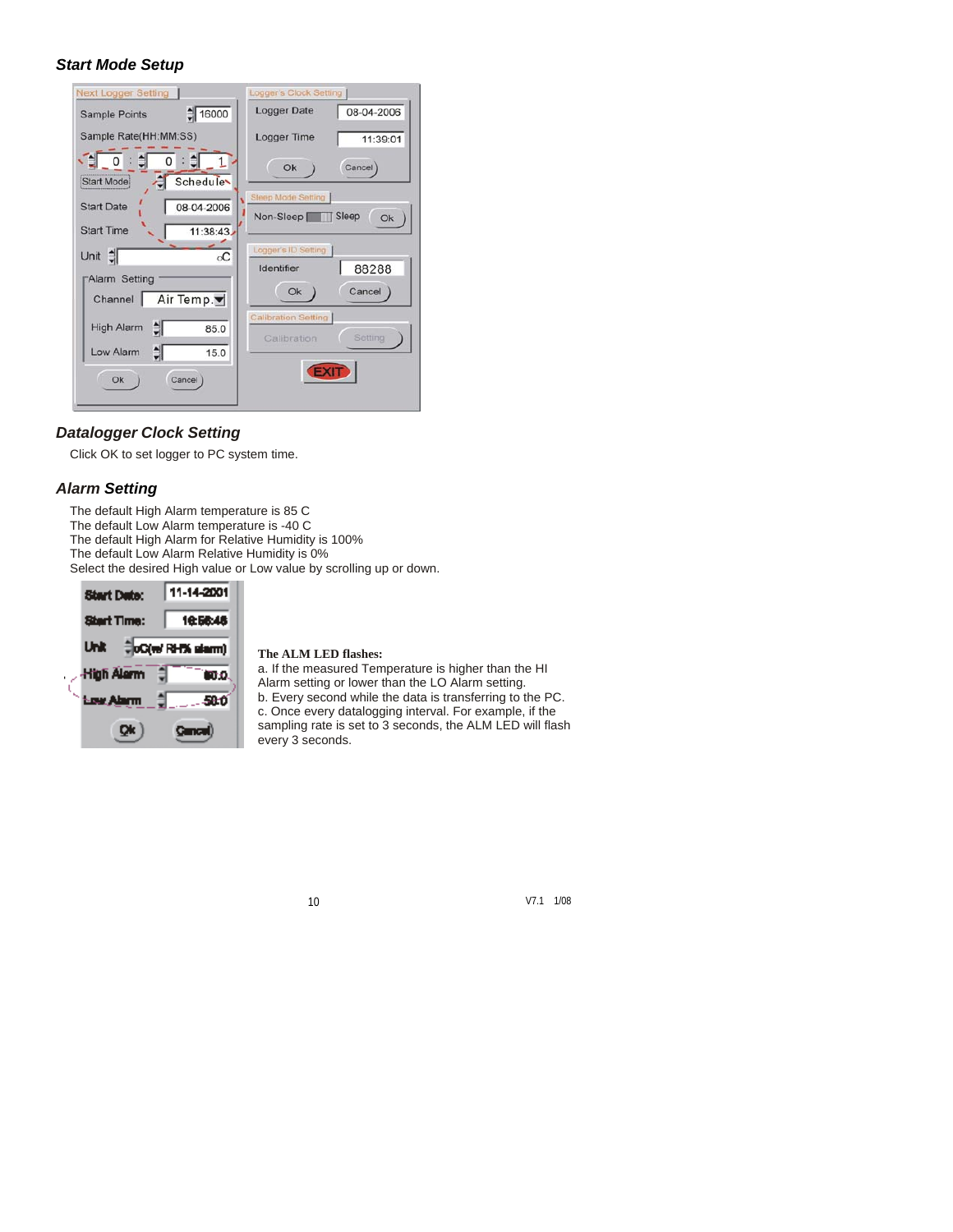## *Unit Setting*



### *Sleep Mode Setting*

In Sleep Mode the Datalogger turns the display off after Datalogging has been completed. Select the Sleep Mode in software by moving the slide switch to the right for **SLEEP** then click **OK**.

If **NON-SLEEP** is selected, the logger will continually display the current Temperature / Relative Humidity. (The default is **Non-Sleep**)

| Sleep Mode Setting |         |
|--------------------|---------|
| Non-Sleep          | ∐ Sleep |
|                    |         |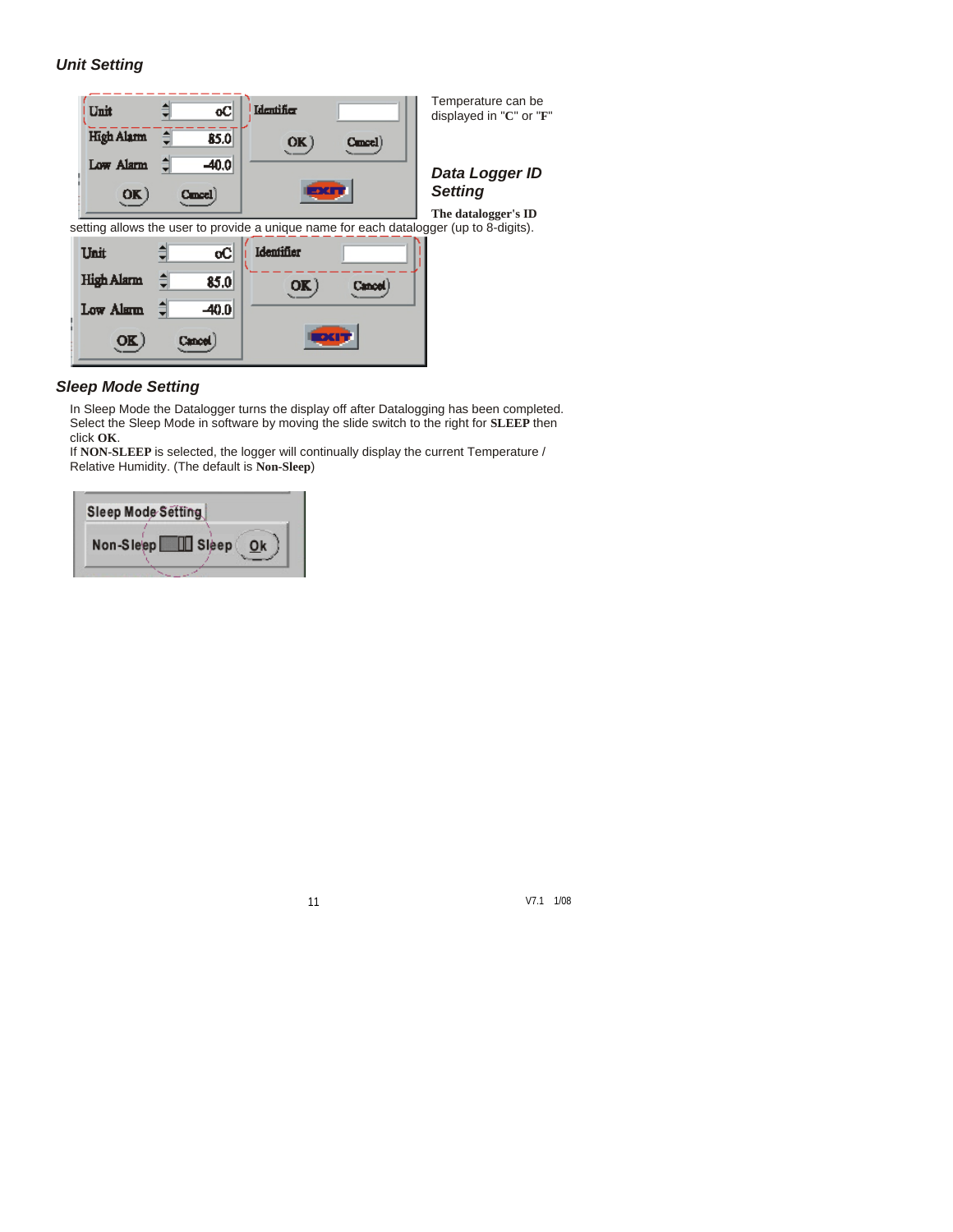## *Data Table*

### Press the DATA TABLE icon to view data

| 741 | Date                    | Time | Air Temp (F) | NAH          |                                                               |                            |
|-----|-------------------------|------|--------------|--------------|---------------------------------------------------------------|----------------------------|
|     | 10103-07-2009 16:22:16  |      | 78.3         | 126.9        | Data Analyses                                                 | GO                         |
|     | 10203-07-2009 16:22:17  |      | 70.3         | 136.9        |                                                               |                            |
|     | 10303-07-2009 1022-10   |      | 78.3         | 135.9        | Channel<br>Air Temp.<br>- 21                                  | Alarm Color                |
|     | 10403-07-2009 16:22:19  |      | 78.3         | 135.7        |                                                               |                            |
|     | 10503-07-2009 16:22:20  |      | za sl        | 135.7        | Condition<br><b>AND</b><br>뾔                                  |                            |
|     | 10683-07-2009 16:22:21  |      | 78.3         | 136.7        |                                                               |                            |
|     | 10783-07-2009 16:22:22  |      | 78.3         | 135.9        | P<br>ı.<br>194.0<br>Value >=                                  |                            |
|     | 10883-07-2009 16:22:23  |      | 78.3         | 135.9        | ₽<br>Value <=<br>$-49.0$<br>۰<br>135.9<br>π<br>135.9<br>Error |                            |
|     | 10903-07-2009 16:22:24  |      | 76.3         |              |                                                               |                            |
|     | 11003-07-2009 18:22:25  |      | 76.3         |              |                                                               |                            |
|     | 11103-07-2009 16:22:26  |      | 78.3         | $+35.7$      |                                                               |                            |
|     | 11203-07-2009 16:22:27  |      | 78.3         | 135.7        |                                                               |                            |
|     | 113803-07-2009 16:22:28 |      | 70.3         | 135.7        |                                                               |                            |
|     | 11403-07-2009 16:22:29  |      | 78.3         | 135.9        | <b>Alarm Economic and Unane</b>                               |                            |
|     | 11503-07-2009 16:22:30  |      | 70.3         | 135.9        |                                                               |                            |
|     | 11603-07-2009 16:22:31  |      | 78.3         | 135.9        |                                                               |                            |
|     | 11783-07-2009 16:22:32  |      | 78.3         | 135.9        | 0 <sup>1</sup><br>Usage(Records)                              | Counter(Times)<br>$\Omega$ |
|     | 11883-07-2009 16:22:33  |      | 78.3         | 135.7        |                                                               |                            |
|     | 11903-07-2009 16:22:34  |      | 70.3         | 135.7        |                                                               |                            |
|     | 12003-07-2009 16:22:36  |      | 78.3         | 136.7        |                                                               |                            |
|     | 12183-07-2009 16:22:36  |      | 78.3         | 135.98       |                                                               |                            |
|     | 12283-07-2009 18:22:37  |      | 78.3         | 135.9        | <b>Common</b>                                                 |                            |
|     | 12383-07-2009 16:22:38  |      | 78.3         | <b>UNION</b> |                                                               |                            |

| GO        | Process the data using the conditions selected.                                                     |
|-----------|-----------------------------------------------------------------------------------------------------|
| Channel   | Selects Temperature or Humidity for analysis.                                                       |
| Condition | Selects if range values are "AND" (both occur) or "OR" (either occurs).                             |
| Error     | Selects and counts all the error codes in the file.                                                 |
| Usage     | Indicates the number of records that exceeded the limit condition<br>selected.                      |
| Counter   | Indicates the number of times a record or group of records exceeds<br>the limit condition selected. |

#### **Goto**

Right click in any cell to launch the "Go-to Table Cell" menu. Enter the row and column of the cell to locate.

| <b>Goto Table Cell</b> |  |
|------------------------|--|
| Destination            |  |
| $=$ 3<br>Row:          |  |
| Column: $\frac{4}{3}$  |  |
| Cancel                 |  |

#### **Find**

Right click in any cell to launch the "Find in Table Cells" menu. Enter search data and check the condition boxes as needed.

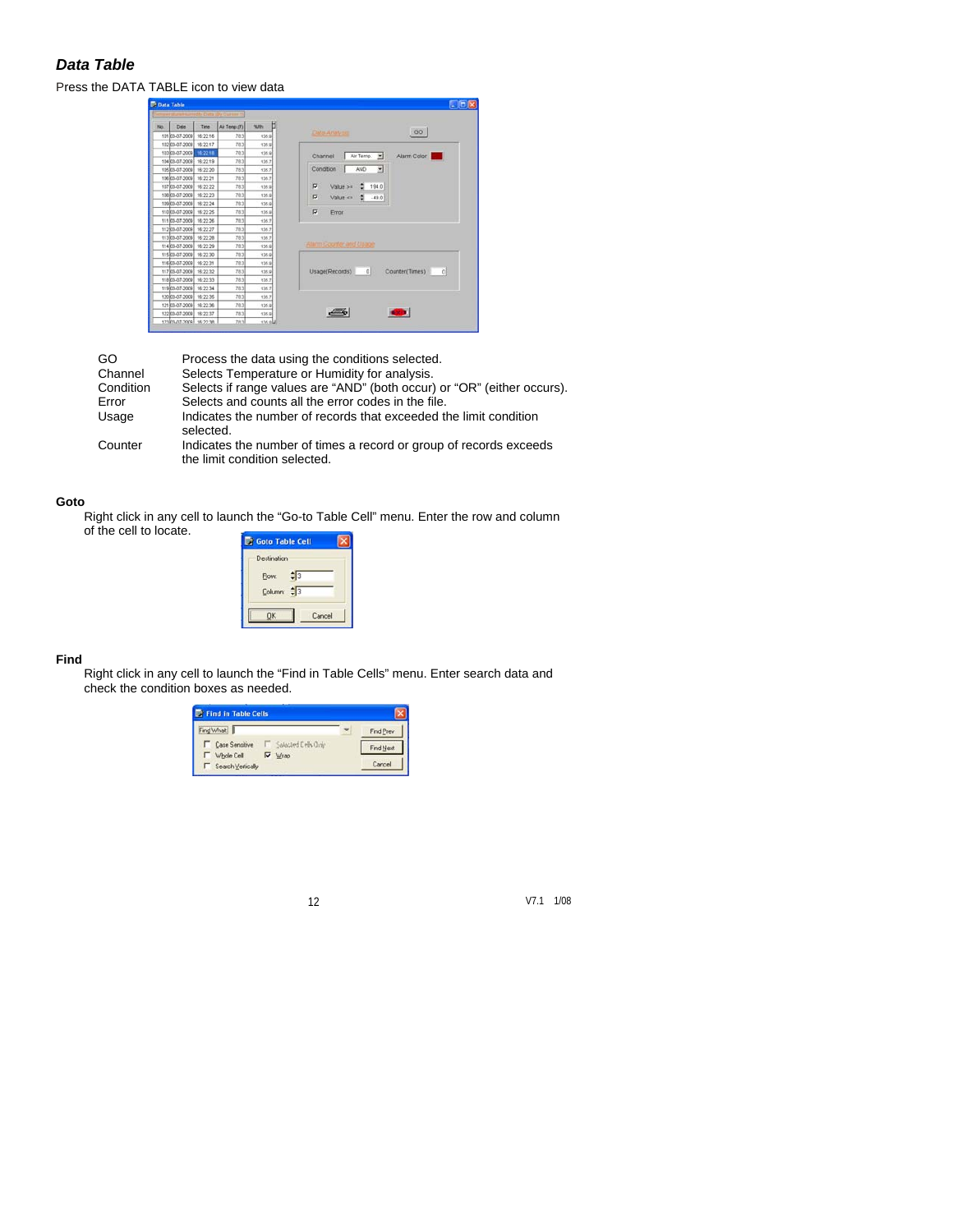### *Statistics*

Press the STATISTICS icon to view histograms of data based on the "*Whole Range*" or the "*Cursor Range*". See (Diagram I) *Whole Range - All of the logged readings*.

*Cursor Range - Only the readings between the two cursors*.

1. Click and drag the knobs' yellow line (shown in the left side of **Diagram I-1)** to equally divide all sample readings into 4 divisions (up to 130). This can also be done by clicking on the UP/DOWN arrows or by keying in the value directly.

2. Refer to the top of **Diagram I-1,** notice that there are 1021 logged readings at 44°C. There are also 213 readings between the two cursors at 62.7°C

3. If all of the logged readings are placed into 100 divisions, the histogram for the Whole Range will reflect the change.

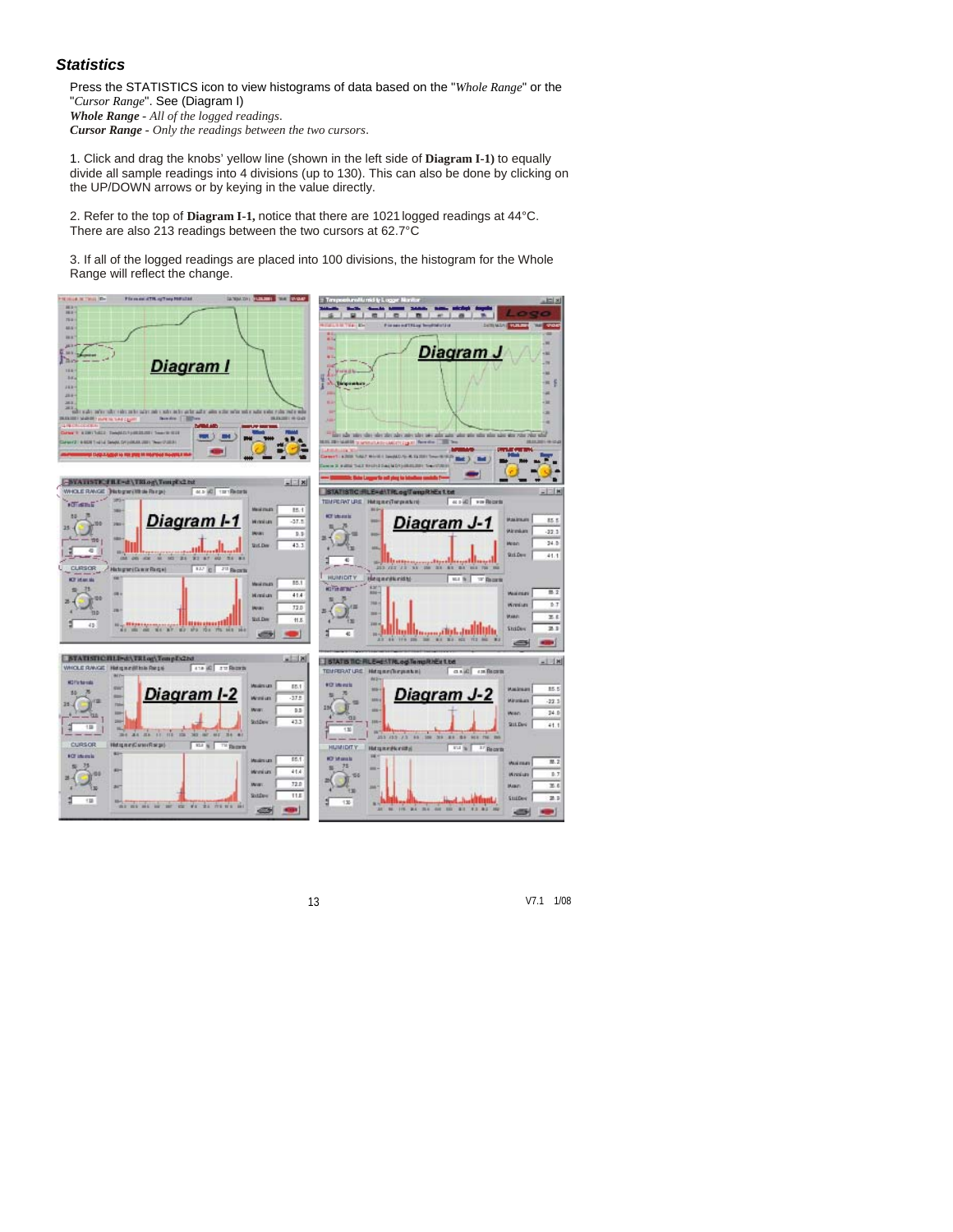4. **Diagram I-2** is another example of setting the cursor range; it has been set to 100 divisions.

5. **Diagram J-1** shows that cursor 1 is used for the temperature readings and the lower region shows the Relative Humidity records. In **Diagram J-2** the divisions are set to 130.

6. **Diagram I** is a Temperature example using Diagrams I-1 and I-2 as data sources. **Diagram J** is a Temperature and Humidity example using Diagrams J-1 and J-2 as data sources.

7. The right side of Diagram I indicates **Maximum, Minimum, Mean and Standard Deviation (Std. Dev)** values for Whole Range (upper part) and Cursor Range (lower part).



**Maximum:** The highest reading in Whole Range or Cursor Range.

**Minimum**: The lowest reading.

**Mean**: The Average reading.

**Std. Dev.**: A calculation of the deviation between each reading and the Mean value (See **Diagram I-1** ).

## *Print Graph*

Press the PRINT icon to print the graph.

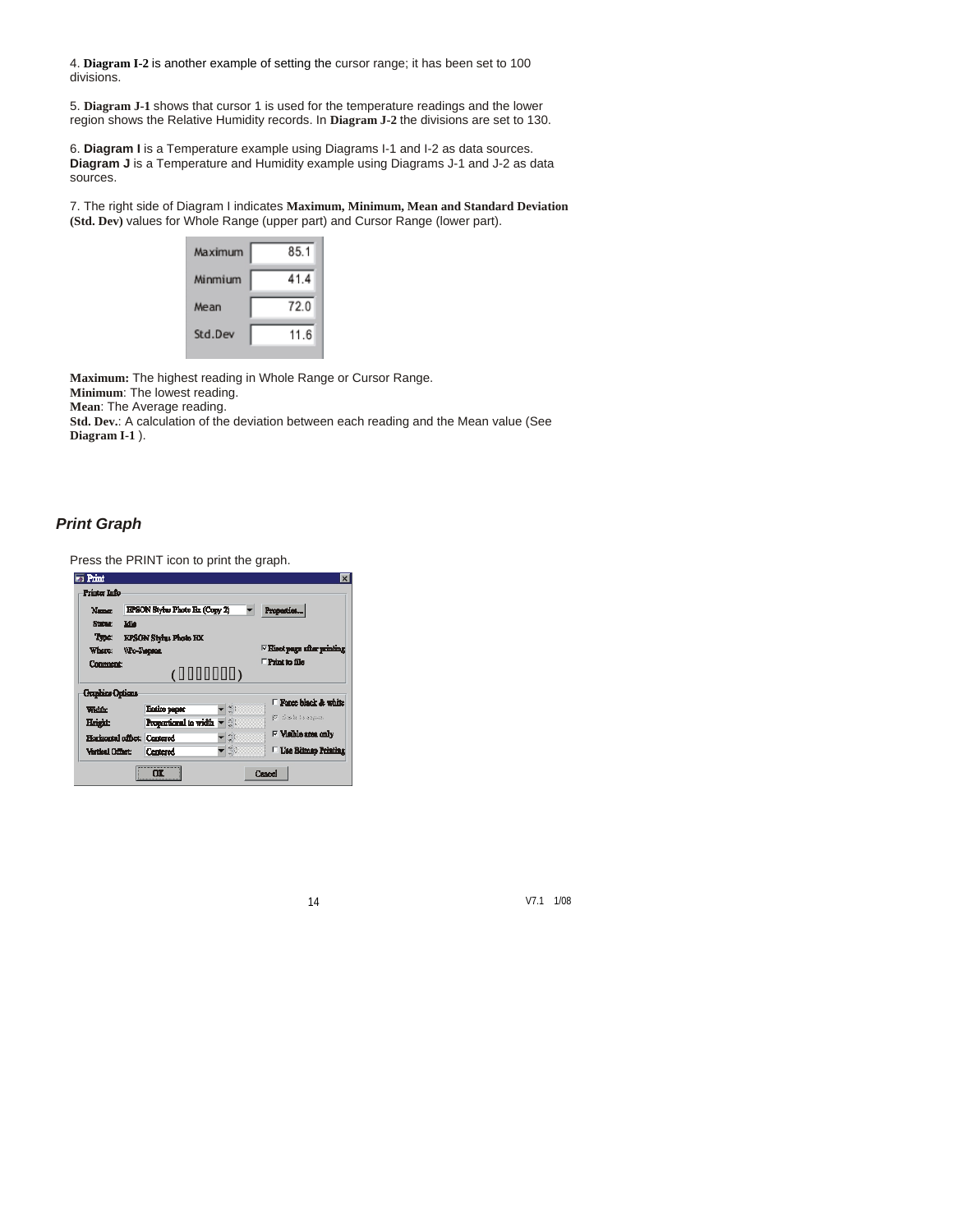### *Group Files*

Click GROUP FILES to view the **"Multi-Logger Monitor"** designed to view and compare data files. **Diagram M** shows the screen as it appears before the icon is clicked. Select the color of the curve by clicking the color block. Print the data by clicking the printer icon at the right-most top corner.



Note: To retrieve a file to replace the current file shown on the graph: a. Select the file to replace

- 
- b. Choose *transparent* from the color selections (graph disappears)
- c. Select the file to retrieve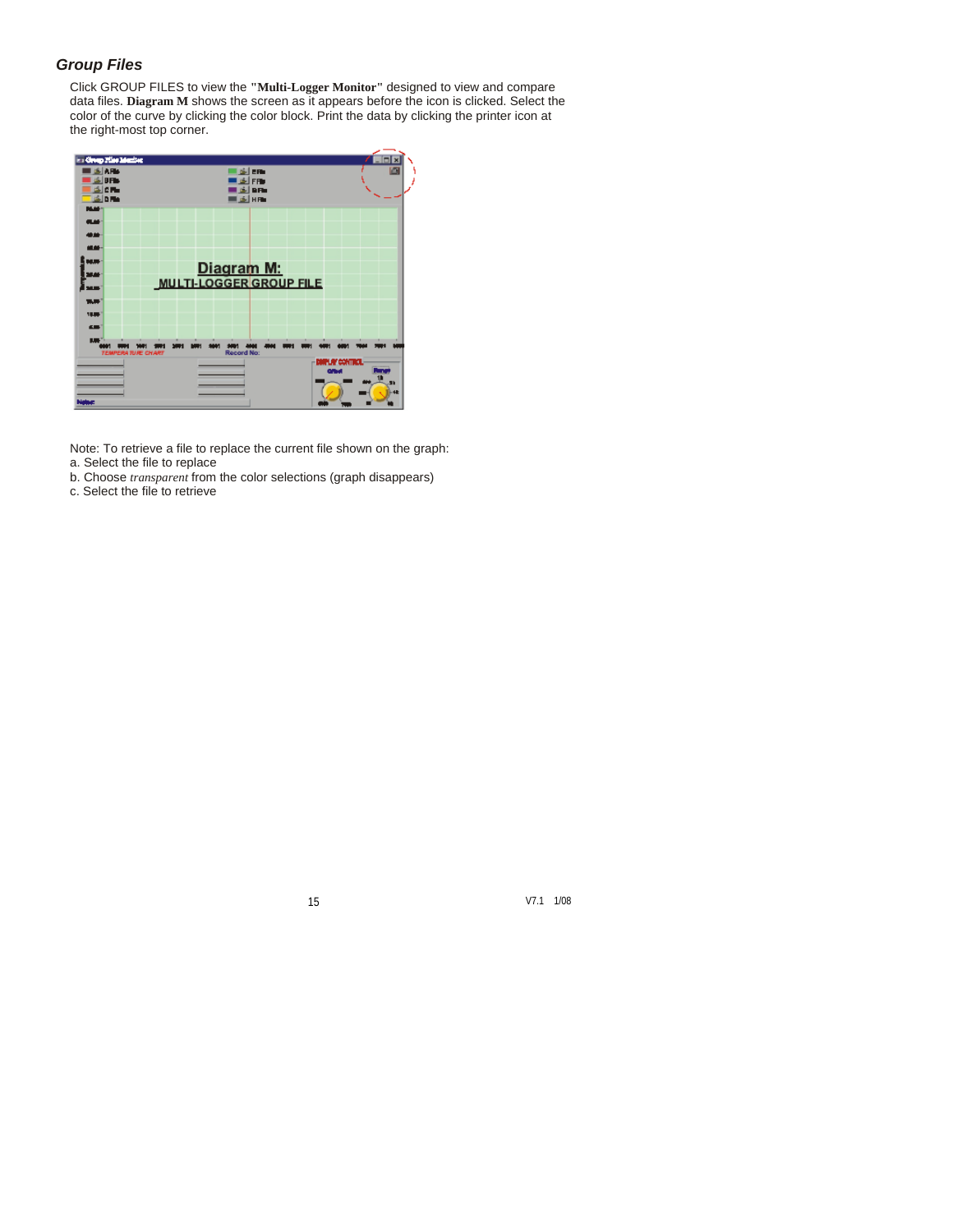Click  $\Box$  to select the file that will be used for comparison, click the color icon box to select the desired color. Each file is represented by a capital letter (A through H) with the file name following the letter.



### *Temperature Chart*

The Temperature Chart displays the data after all readings are completely downloaded.

### *Cursor Status*

The Cursor Status indicates the exact positions of **Cursor 1** and **2**.

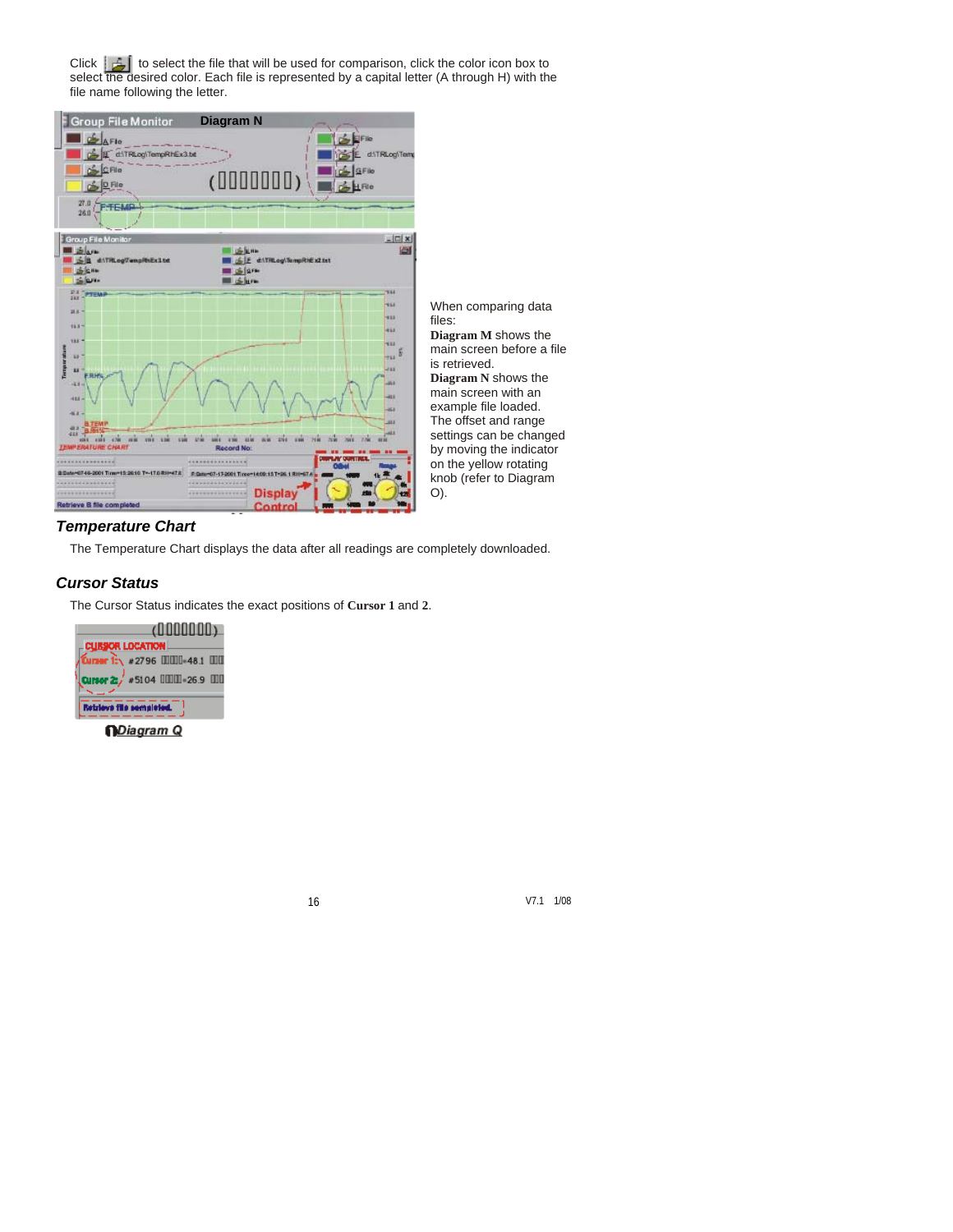## *Previous Setting*

Previous setting records are listed in this column for reference.

|        | Temperature Logger Monitor                                           |     |   |                                                       |                 |                    |  |
|--------|----------------------------------------------------------------------|-----|---|-------------------------------------------------------|-----------------|--------------------|--|
|        |                                                                      | LE. | m | Sere File Canna, Set Logger Set Data Table Statistics | da <sup>n</sup> | <b>Print Graph</b> |  |
|        | File name: c:\Templog\RoomByF1125.bd<br><b>PREVIOUS SETTING: ID=</b> |     |   |                                                       |                 |                    |  |
| $-1 -$ |                                                                      |     |   |                                                       |                 |                    |  |

To download data from another datalogger without exiting the current screen:

**a)** Click **"PREVIOUS SETTING"** to replace the last logger data with a new one.

**b)** Close and reopen the program.

**Note:** Clicking on **"Retrieve File"** will not download from a new datalogger; Follow the above instructions.

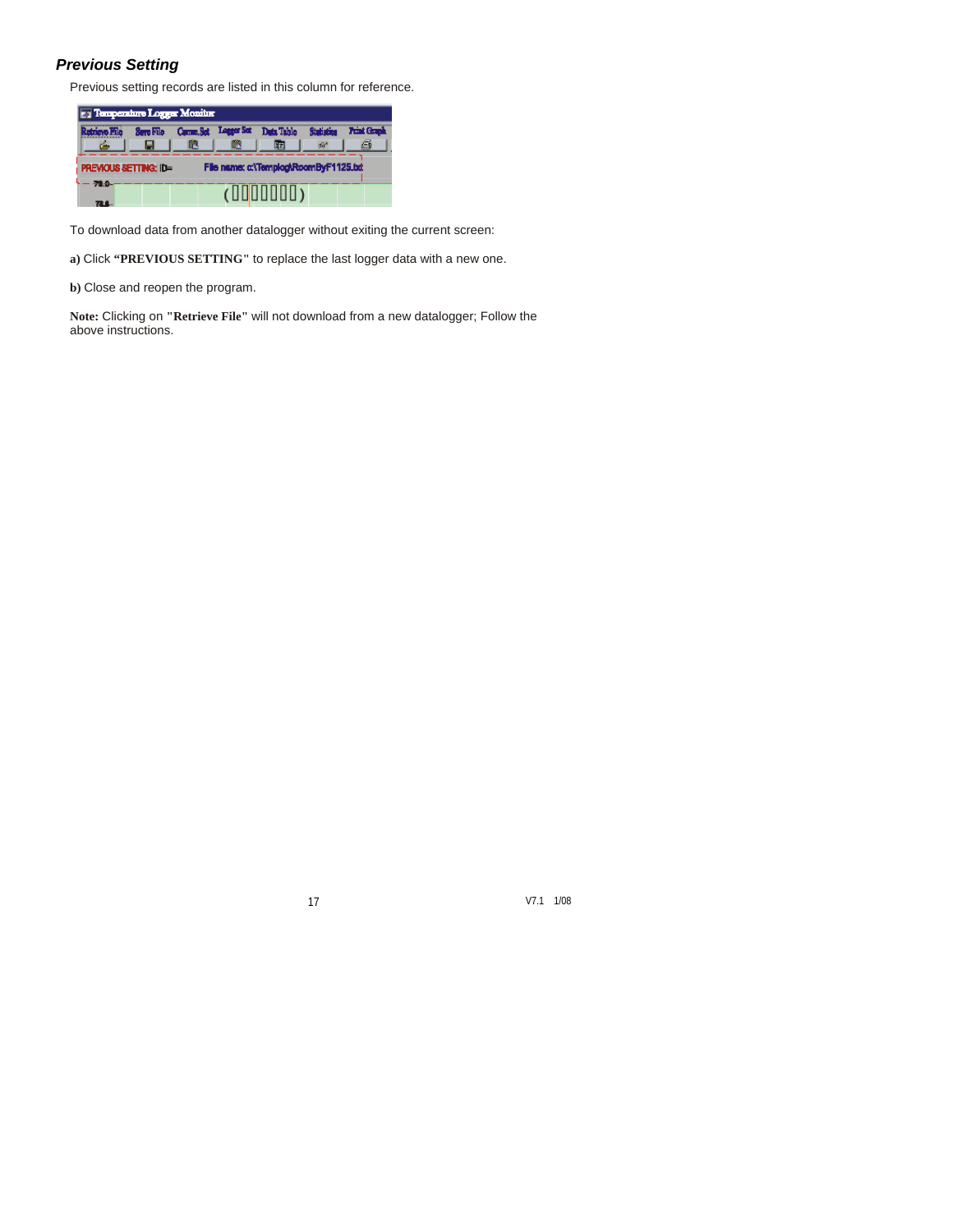#### *Message*

The message area is blank if no file has been retrieved. After a file is retrieved the message will display as follows:

**"Retrieve file completed"**

## *Download Commands*

*Start -* To begin downloading data (See below diagram) *Stop -* To manually stop downloading data.

*Exit -* To exit the Download utility.



### *Display Control*

*Offset -* Allows the user to select a point in the reading log to begin viewing the data. See the examples below.



**Example 1:** Set the Offset by clicking and dragging the **red indicator** to **"0000" (Diagram R-1).** The screen shows **0001** as the starting point for the 8,000 record total.

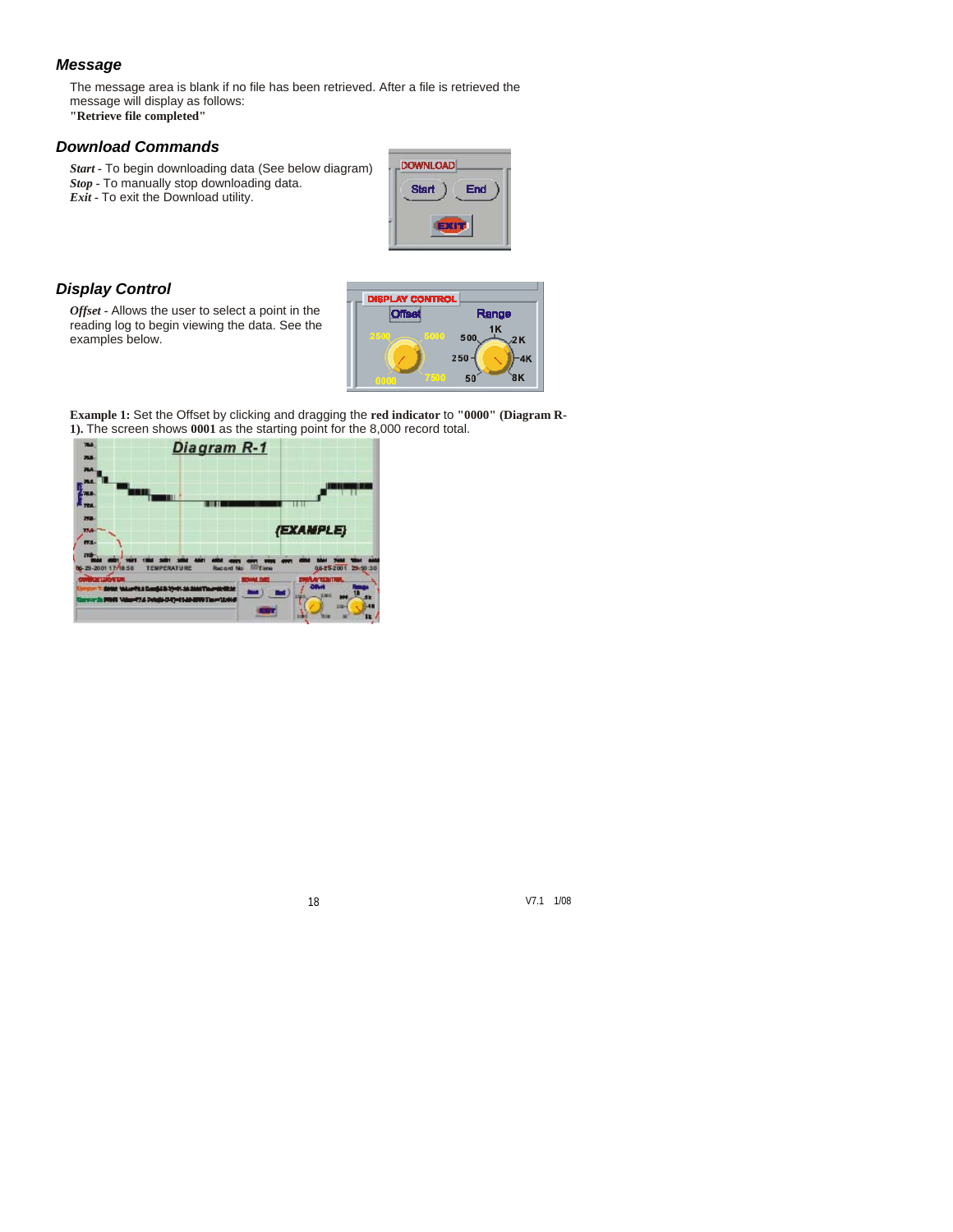#### **Example 2:**

Set the Offset to **"4000"** (refer to **Diagram S** and **S1**). The screen shows **4000** as the starting point for the 8,000 record total.

| <b>DISPLAY CONTROL</b> |      |       | <u>Diagram S</u> |  |
|------------------------|------|-------|------------------|--|
| <b>Offset</b>          |      | Range |                  |  |
| 2500                   | 5000 | 500   | 2k               |  |
|                        |      | 250   | 4k               |  |
| 0000                   | 7500 | 50    | Ĥk               |  |
|                        |      |       |                  |  |



*Display Control (for X-Axis records) Range -* Allows the user to configure the data range.

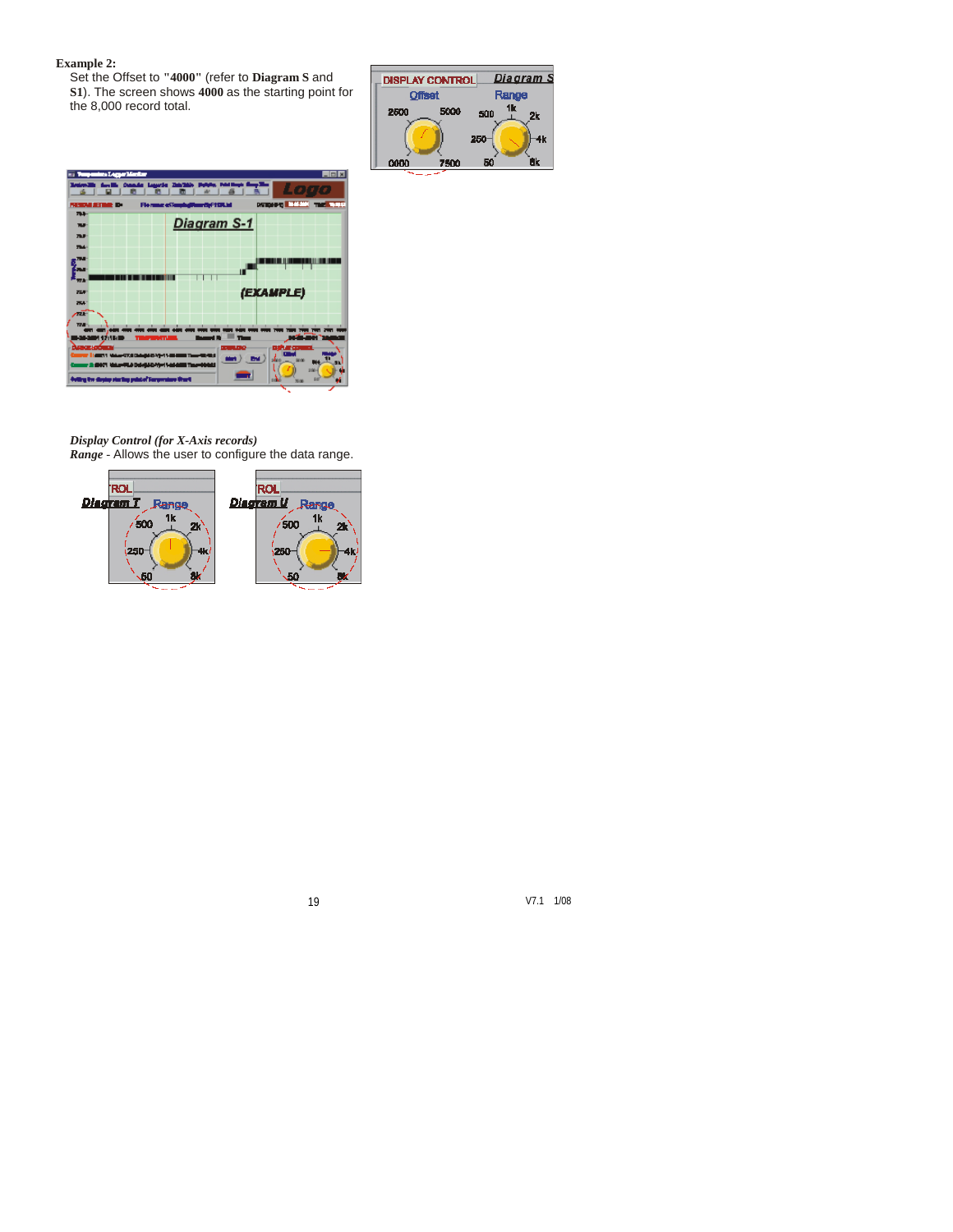#### **Example 1:**

Set the Range by clicking & dragging the red indicator (**Diagram T)** to **"1K" (Diagram T-1**  shows data records from **0001** to **1000)**.



**Example 2:** 

Set the Range to **"4K"** as in **Diagram U. Diagram U-1** shows the data records from **0001** to **4001.**

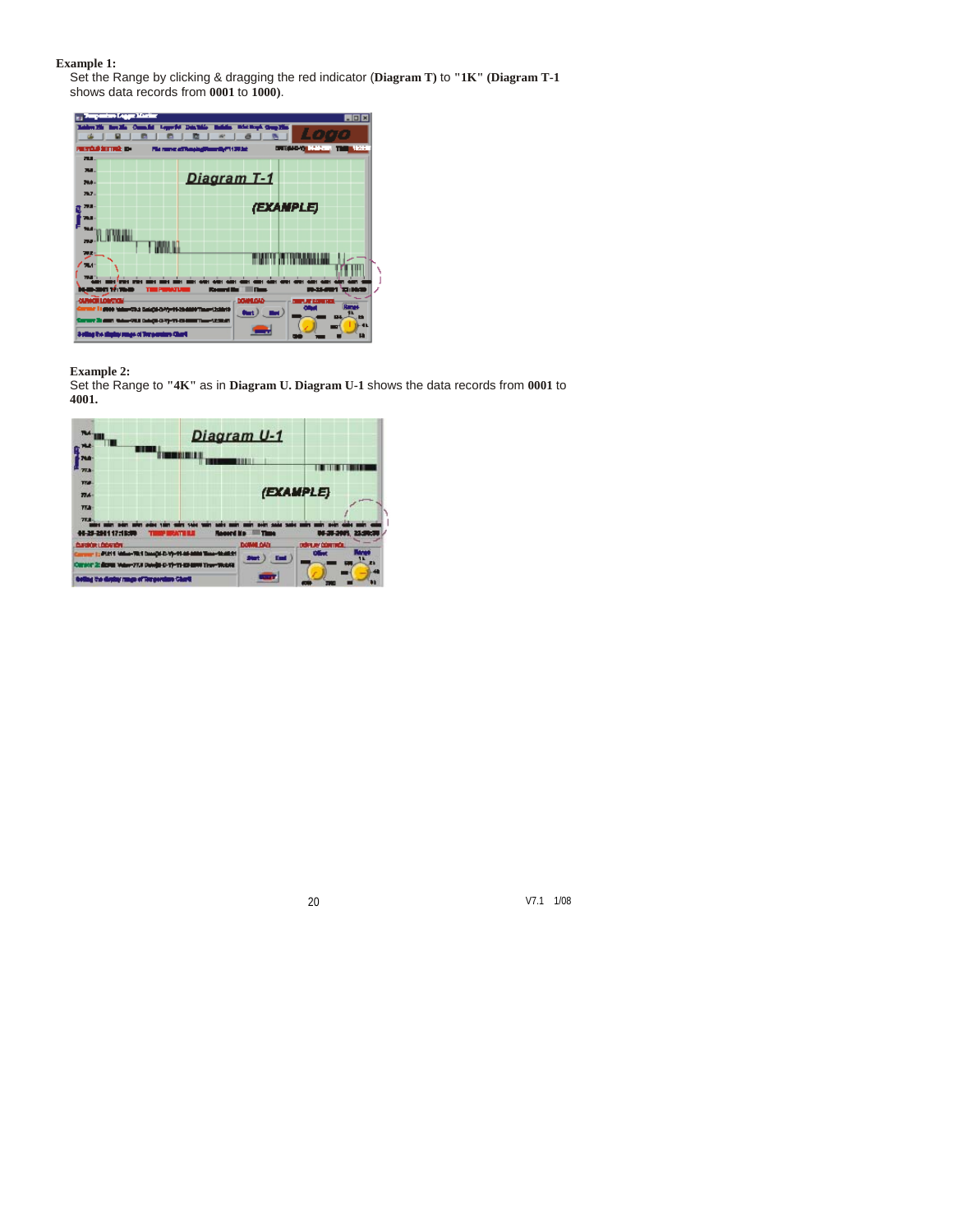# *Battery Replacement*

Follow these steps to remove and replace the battery:

- 1. Remove the four (4) rear Phillips-head screws
- 2. Ensure that the o-ring remains in its groove.
- 3. Remove the expired battery.
- 4. Insert a new battery (CR2) ensuring correct polarity.
- 5. Fasten the four rear screws.

# *Specifications*

| Display                      | 3-digit multi-function LCD                                                                      |
|------------------------------|-------------------------------------------------------------------------------------------------|
| Front panel status LEDs      | Two (2): RECORD and ALARM                                                                       |
| Temperature range            | -40 to 185 <sup>°</sup> F (-40 to 85 <sup>°</sup> C)                                            |
| Temperature resolution       | 0.1 $^{\circ}$ up to 99.9 $^{\circ}$ ; 1 $^{\circ}$ from 100 $^{\circ}$ to 185 $^{\circ}$       |
| Temperature accuracy         | $\pm$ 1.2°F (0.6°C) from -4 to 122°F (-20 to 50°C)                                              |
|                              | $\pm 2.4^{\circ}$ F (1.2 $^{\circ}$ C) all other ranges                                         |
|                              | Humidity range & accuracy 0.0 to 99.9% Relative Humidity; Accuracy: $\pm$ 3%                    |
| Datalogger storage           | 16,000 temperature readings (8,000 temperature and 8,000<br>humidity readings on the 42270)     |
| Sampling rate                | Programmable from 1 second to 12 hours                                                          |
| Power supply                 | One 3.6V $\frac{1}{2}$ 'AA' lithium battery                                                     |
| <b>Battery Life</b>          | 1 year: 5 second sample rate in sleep mode<br>3.8 months: 24 hour sample rate in non-sleep mode |
| Low battery indicator        | Display shows 'LO'                                                                              |
| Cable length                 | 60" (150cm)                                                                                     |
| <b>Operating Temperature</b> | 32 to $104^{\circ}F$ (0 to $40^{\circ}C$ ) (docking station)                                    |
| <b>Operating Humidity</b>    | 10 to 80% RH (docking station)                                                                  |
| <b>Dimensions</b>            | $4.9 \times 3.6$ " (124 x 92mm)                                                                 |